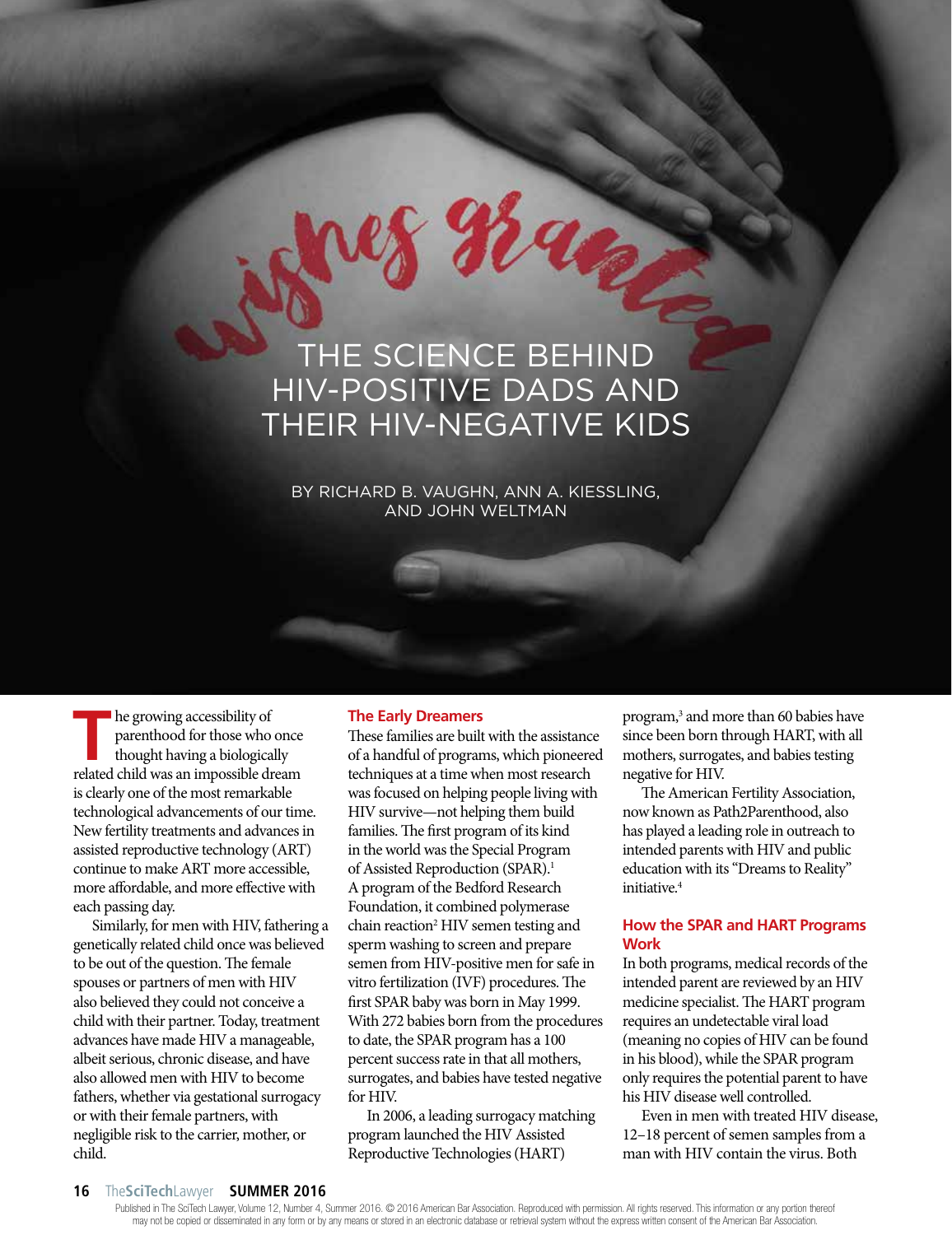SPAR and HART use a two-step process to ensure that the sperm used in the IVF procedure is as safe as possible. In the first step, semen from an intended parent is collected. The SPAR program then tests the samples and only specimens with undetectable HIV counts are used. In the second step, the semen is "washed" in a process that removes the semen from the sperm—an added layer of protection against transmission of the virus, given that the virus is more likely to be found in the semen than the sperm itself. Next, the washed sperm is frozen for transportation and preservation. As an additional protection measure, the HART program also puts surrogates on an FDAapproved pre-exposure prophylaxis (PrEP) medication.

The IVF cycle is initiated at a clinic that participates with the SPAR or HART program. The IVF clinic generally uses intracytoplasmic sperm injection (ICSI), whereby a single sperm is injected directly into an egg—thought to add yet another layer of protection. After fertilization, the embryos develop for three to five days before selection for transfer to the surrogate or intended mother. Subsequent to the embryo transfer, whether or not pregnancy results, both programs require that the intended mother or surrogate be tested

**Richard B. Vaughn** (Rich@iflg.net) and his husband are fathers of twins through surrogacy and egg donation. He is the founding partner of the International Fertility Law Group (IFLG), one of the leading and best-known law firms in the world focusing on assisted reproductive technology law. **Ann A. Kiessling**, PhD (kiessling@bedfordresearch.org) directs the Bedford Stem Cell Research Foundation's (BSCRF's) research. The Foundation's Special Program of Assisted Reproduction (SPAR) helps couples affected by HIV disease have safe, healthy babies. **John Weltman** (john@circlesurrogacy.com) is the owner, founder, and president of Circle Surrogacy, one of the nation's oldest and largest surrogate-parenting agencies serving clients worldwide. He is also the managing partner of the Boston law firm, Weltman Law Group.

for HIV at three weeks, three months, and six months post-transfer.

No female partner of a man with HIV who conceived a child with the assistance of one of these programs, or gestational carrier of an intended parent with HIV, has ever contracted HIV as a result of HIV latent in a sperm cell. Dr. Ann Kiessling, who helped author this piece, tells women: "We know the sperm themselves are not infected. The problem is HIV sticks to sperm during ejaculation and it is very difficult to 'wash it off.' Therefore, it is better to use sperm from specimens not containing detectable HIV."

## **Matching Agencies**

Not all IVF clinics will work with intended parents with HIV, and only a subset of those that do will work with same-sex intended parent couples. Likewise, surrogacy and donor agencies that participate in SPAR or HART must screen for and educate surrogates who are willing to carry for intended parents who have HIV, typically conducting a screening interview of both the surrogate and her partner and consultation with a surrogate who has previously worked with an intended parent with HIV. The surrogate is informed of the intended father's HIV status prior to matching, and after a match, the surrogate is referred to the SPAR or HART program for additional medical consultations.

## **Exposure, Transmission, and HIV**

There is very little case law concerning transmission of HIV via ART. However, at least 35 states have prohibitions against exposing others to the virus, most of which are criminal provisions, even if the individuals take measures to reduce risks such as using a condom during sexual intercourse. The vast majority of relevant cases interpreting these statutes address scenarios in which a person with HIV has sexual contact with an uninfected individual but does not disclose his or her status. Several states, whether by statute or case law, go a step further and specifically require both the affirmative disclosure of HIV status and informed consent of the other party.

While the Health Insurance Portability and Accountability Act (HIPAA) requires that covered entities, such as doctors and health plans, not use or disclose an individual's protected health information for purposes unrelated to treatment, some states have laws governing HIV disclosure that preempt HIPAA rules, affording greater or lesser degrees of confidentiality. In Massachusetts, for example, a provider is prohibited from disclosing the results of an HIV test or the identity of the test subject without the subject's written, informed consent specifying the purpose for the release of information; a standard medical records release will not suffice. But in Arkansas, state prosecutors are allowed to subpoena information about HIV status if it is deemed relevant to a legal prosecution. Idaho public health officials are allowed to make an exception to HIPAA privacy regulations governing HIV status in the interest of public health. Several states, including Delaware, Illinois, and Missouri, prohibit the donation of bodily fluids, including semen, from donors with HIV; in Florida, it is a felony for a person with HIV to donate bodily fluids.

States that prohibit sperm donation by men with HIV are assumed to refer to anonymous donation to a sperm bank rather than a scenario in which the sperm of an intended parent is used to conceive a child. In the latter case, the intended father is not considered to be a donor and has the right to solicit informed consent from his partner or a third party such as a surrogate.

# **Gestational Surrogacy Agreements and HIV**

Intended parents with HIV will execute the standard set of agreements with matching agencies, carriers, and IVF clinics, but they can—and should—expect modifications based on the requirements of their particular situation. Most standard agreements between surrogacy agencies and intended parents will already contain language requiring the parents to fully disclose any infectious diseases of which they are carriers. In some cases, intended fathers with HIV will request additional guarantees of confidentiality from the